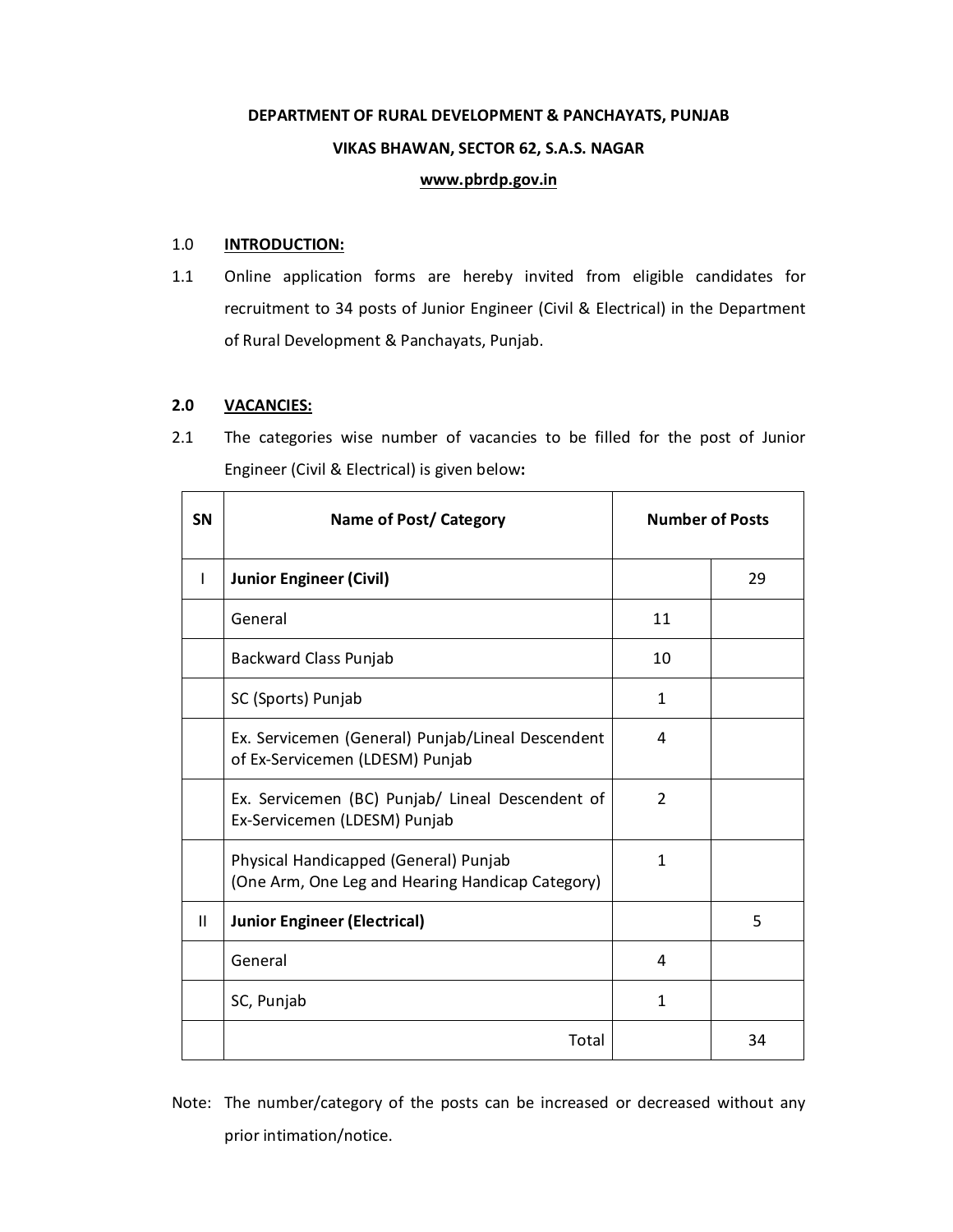2.2 The Candidates should indicate in the Application Form, the category for which they want to be considered.

**Category once filled would not be changed under any circumstances.**

## **3.0 PAY SCALE:**

| <b>SN</b>   | Name of Post                 | <b>Number of posts</b> | <b>Pay Scale</b>                   |
|-------------|------------------------------|------------------------|------------------------------------|
| $\mathbf 1$ | Junior Engineer (Civil)      | 29                     | 10300-34800<br>Plus 4800 Grade Pay |
| 2           | Junior Engineer (Electrical) |                        | 10300-34800<br>Plus 4800 Grade Pay |

## 3.1 **CONDITIONS REGARDING FIXED MONTHLY EMOLUMENTS:**

The emoluments, as per Government Instructions issued vide letter No. 7/204/2012-4FP1/66 dated 15-01-2015, as amended from time to time, payable for the new recruitments and other conditions are as under:

- i. On direct recruitment during probation period of two years including extended probation period, if any, an employee shall be paid fixed emoluments, which shall be equal to the minimum of the pay band of the new post and during probation period he/she shall not be entitled to any grade pay, annual increment or any other allowance except travelling allowance.
- ii. On successful completion of probation period, pay of an employee shall be fixed at minimum of the pay band of the post including grade pay. All other allowance admissible to the post shall be payable thereafter.
- iii. The period of probation including the extended period, if any, shall not be counted for the grant of time scale.
- iv. If candidate is working in the Punjab Government office and he/she had lien on some post, then during the probation period of his/her new post, he/she shall be paid the pay which he/she was drawing on the post on which he/she had the lien.
- v. The employee shall however during the probation period be covered under New Defined Contributory Pension Scheme and government matching share will also be provided.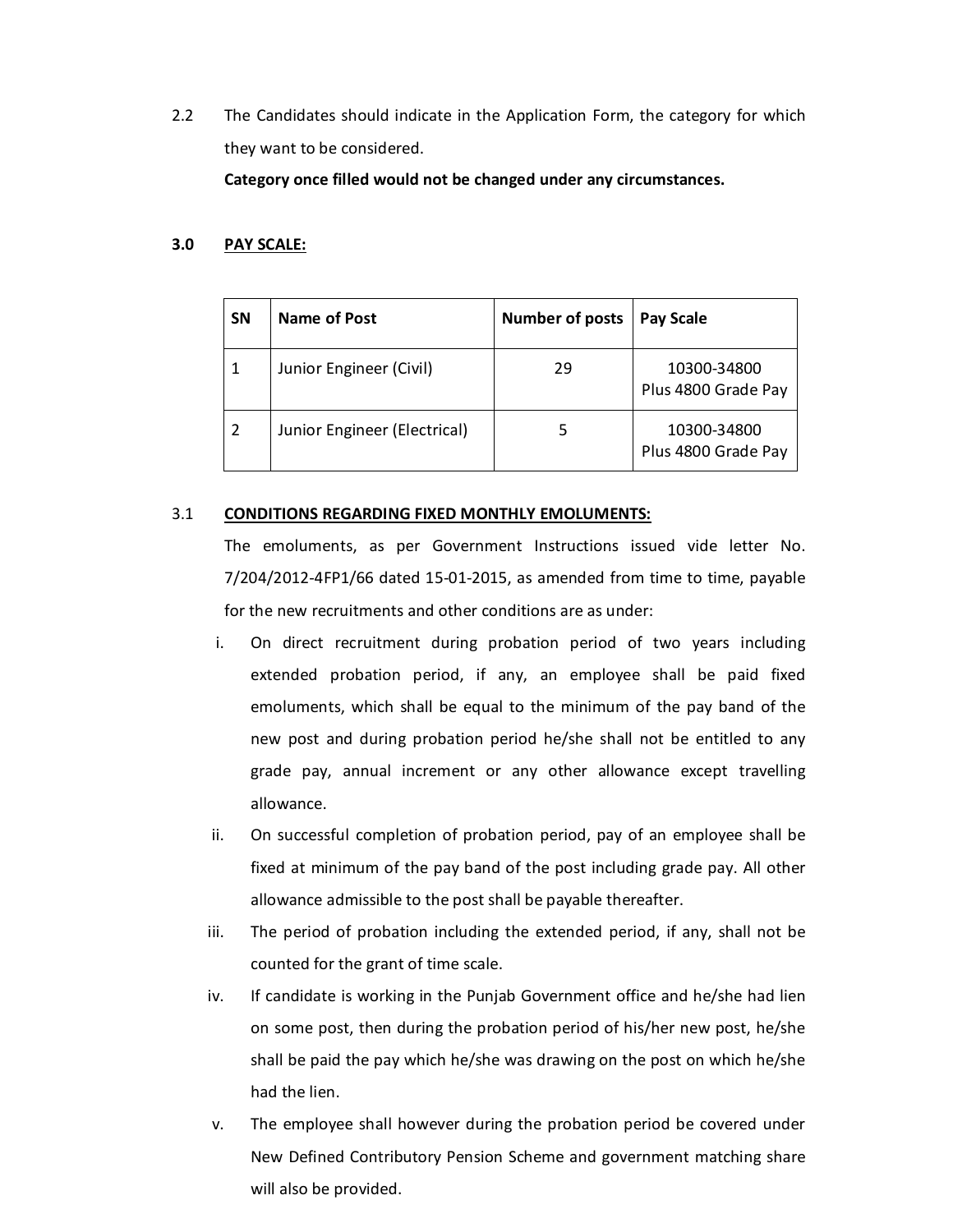### **4.0 MINIMUM ESSENTIAL QUALIFICATION:**

| 4.1 | (a) Junior Engineer (Civil):      | Should possess three years Diploma in Civil  |
|-----|-----------------------------------|----------------------------------------------|
|     |                                   | Engineering of the State Board of Technical  |
|     |                                   | Education or should possess equivalent       |
|     |                                   | Diploma in Civil Engineering from any other  |
|     |                                   | recognised institution.                      |
|     | (b) Junior Engineer (Electrical): | Should possess three years Diploma in        |
|     |                                   | Electrical Engineering of the State Board of |
|     |                                   | Technical Education or should<br>possess     |
|     |                                   | equivalent Diploma in Electrical Engineering |
|     |                                   | from any other recognised institution.       |

The above qualification is basic minimum qualification required for the post. However candidates who have acquired qualification of Degree in Civil or Electrical Engineering, as the case may be, either through lateral entry after Diploma or directly, are also eligible to apply for these posts.

4.2 Punjabi of Matric or *its equivalent standard* from any recognized Institution/Board or should have passed the Punjabi Language Proficiency Test conducted by the Department of Languages, Government of Punjab.

Note related to Para 4.2 Relax for Sikh migrants up to the extent that they have to acquire such qualification within two years after joining the service failing which their services shall liable to be terminated.

# **5.0 AGE:**

- 5.1 Candidates should not be below  $18$  years and above  $37$  years of age as on 01.01.2016
- 5.2 The upper age limit is relax-able up to 45 years for all State/Central Government employees.
- 5.3 The upper age limit is relax-able to the extent of  $5$  years i.e. up to  $42$  years for Scheduled Caste/Backward Classes of Punjab.
- 5.4 Ex-Servicemen of Punjab Domicile shall be allowed to deduct the period of his service in the Armed Forces of Union from his actual age and if the resultant age does not exceed the maximum age limit prescribed for direct appointment to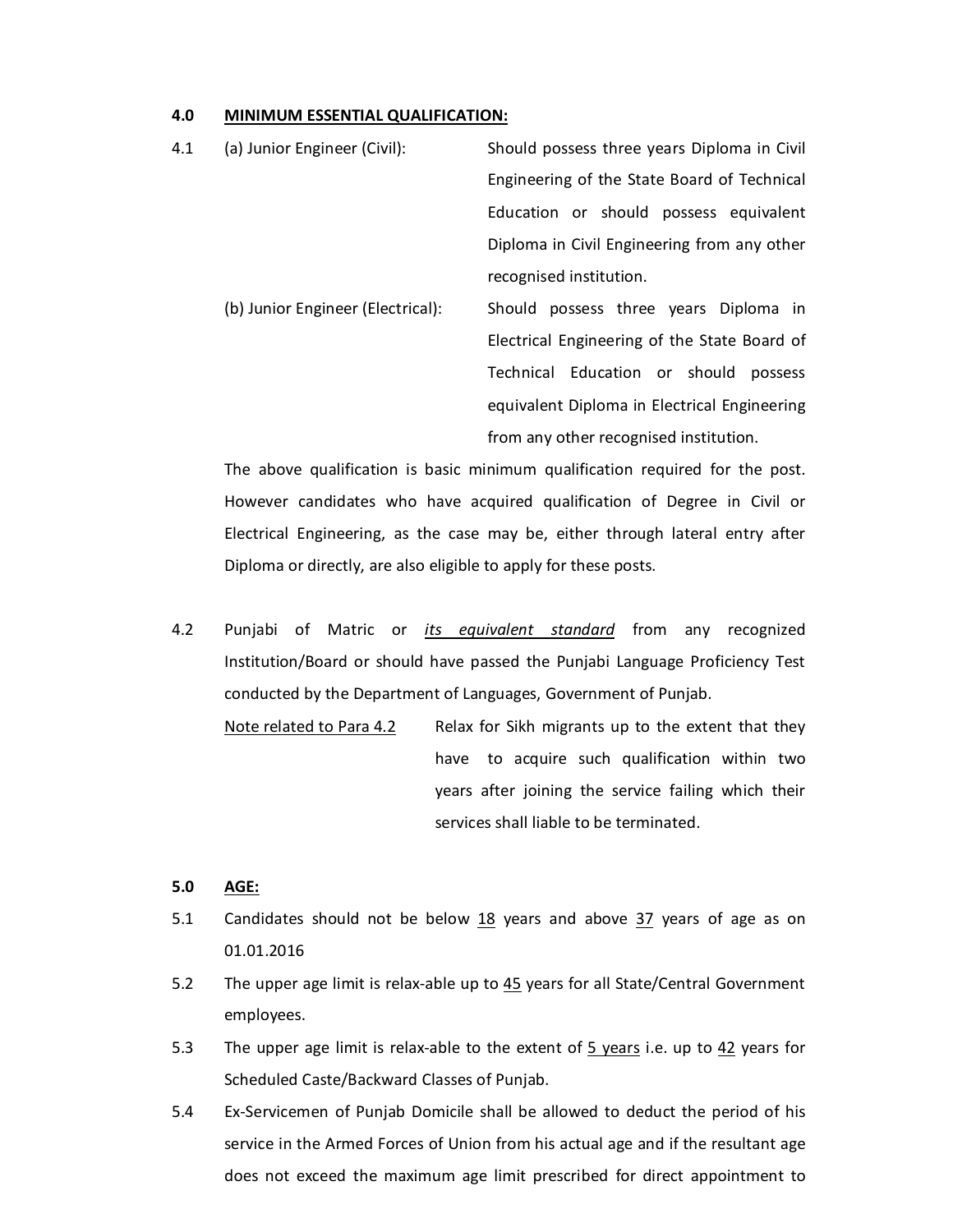such a vacancy in the service rules concerned by more than three years, he shall be deemed to satisfy the conditions regarding age limit.

- 5.5 The upper age limit is relax-able up to 42 years for Widows, Divorcées women and certain other Categories of Women.
- 5.6 The upper age limit is relax-able to the extent of 10 years i.e. up to 47 years for Physically Handicapped of Punjab.

## **6.0 SELECTION CRITERIA:**

- 6.1 Selection will be purely based on the competitive written examinations conducted by Department of Rural Development & Panchayats for all the eligible candidates. There will be **no interview**. The merit will be prepared on the basis of the marks obtained by the candidates in the main written examination.
- 6.2 There will be two written examinations (Preliminary & Main).
- 6.3 A Preliminary Examination shall be conducted to short list the candidate for appearance in the Main Examination. The number of shortlisted candidate will be equivalent to 10 times, the number of posts to be filled subject to the condition that candidate has secured minimum qualifying percentage of marks in preliminary examination.
- 6.4 In case some qualifying candidates obtain equal cut off marks after the aggregate of the score of written preliminary examination, all such candidates with similar cut off score shall be considered for written main examination irrespective of the limit of 10 times of the number of post as referred in 6.3 above.
- 6.5 The Preliminary Examination shall be conducted at different centers in the State of Punjab including Chandigarh as specified in the online application form.
- 6.6 Candidate shall fill the preference of center of examination and once the examination center is allotted, no request for any change of examination center shall be entertained.
- 6.7 Mains Examination will thereafter be conducted amongst the qualified candidates of the Preliminary Examination.
- 6.8 The Mains Examination shall be conducted at Chandigarh.
- 6.9 Candidate shall have to make his/her own arrangement to reach the center. No TA/DA will be payable for appearing in written examination/counselling.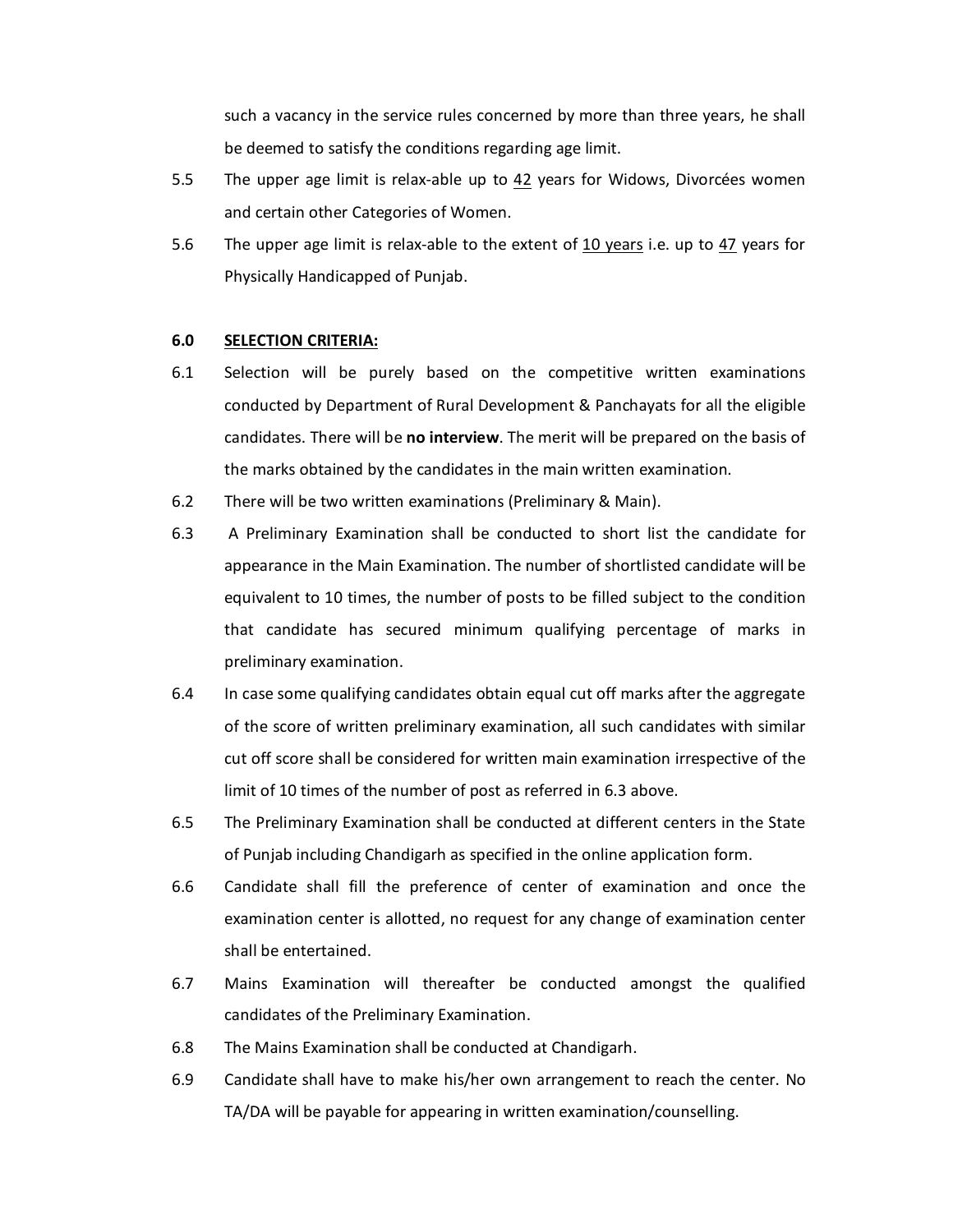- 6.10 Both written examinations (Preliminary and Mains) are of two (2) hours duration consisting of 120 Objective Type Questions with Multiple Choice Answer on OMR sheet and each question carries one (1) mark.
- 6.11 The question paper for both the examination shall be provided in English except for the portion relating to Punjabi subject.
- 6.12 Criteria Preliminary Examination

The question paper will broadly be set on following format:

| <b>SN</b> | Subjects                                        | Questions |
|-----------|-------------------------------------------------|-----------|
| 1         | English                                         | 05        |
| 2         | Punjabi                                         | 05        |
| 3         | General Knowledge/Awareness                     | 20        |
| 4         | Mental Ability/Aptitude/Numerical Ability       | 15        |
| 5         | <b>Computer Proficiency</b>                     | 15        |
| 6         | Job Related (as per the minimum qualifications) | 60        |
|           | TOTAL                                           | 120       |

**There will be no negative marking**. The minimum qualifying marks for the eligible candidates of **General Categories** will be **35%** of the total marks and **30%** for all other **Reserve Category** candidates in the written Competitive Examination.

# 6.13 Criteria – Main Examination

The question paper will **broadly** be set on following format Junior Engineer (Civil)

| <b>SN</b> | <b>Subjects</b>                               |       | Questions |
|-----------|-----------------------------------------------|-------|-----------|
| 1         | <b>Civil Engineering Material</b>             |       | 20        |
| 2         | Surveying and Leveling                        |       | 20        |
| 3         | <b>Building Construction</b>                  |       | 20        |
| 4         | Theory of Structure and Strength of Materials |       | 20        |
| 5         | Highways, Bridges and Railways                |       | 20        |
| 6         | Water Supply, Sanitation and Irrigation       |       | 20        |
|           |                                               | TOTAL | 120       |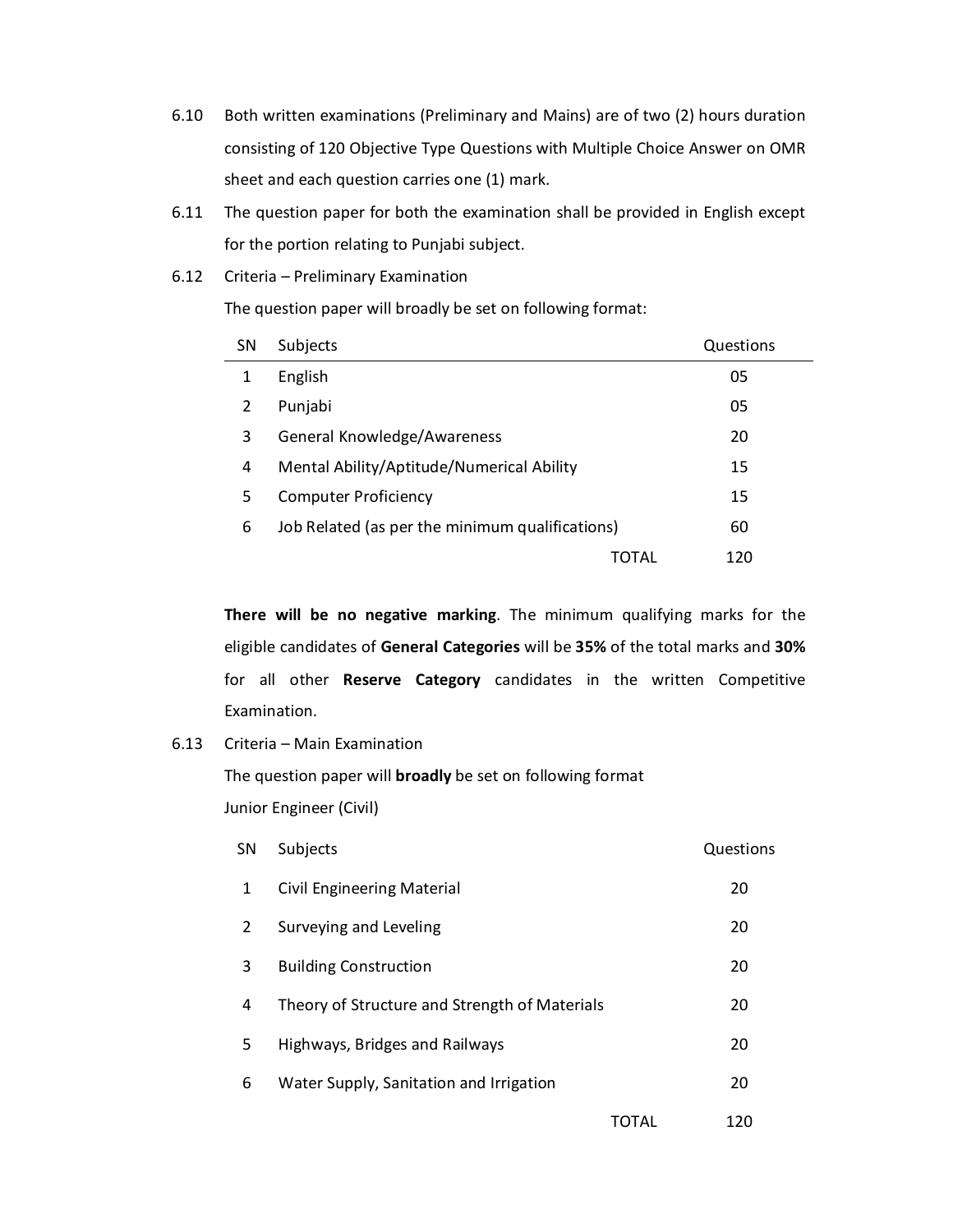### Junior Engineer (Electrical)

| <b>SN</b> | <b>Subjects</b>                                    |       | Questions |
|-----------|----------------------------------------------------|-------|-----------|
| 1         | <b>Fundamentals of Electric Energy</b>             |       | 20        |
| 2         | <b>Transmission and Distribution of Power</b>      |       | 20        |
| 3         | <b>Flectric Machines</b>                           |       | 20        |
| 4         | <b>Power Generation</b>                            |       | 20        |
| 5.        | Measurement & Instruments of Electric Energy       |       | 20        |
| 6         | Utilization of Electric Energy & Control of Drives |       | 20        |
|           |                                                    | TOTAL | 120       |

There will be **negative marking of 0.25 marks** for each **wrong answer.**

- 6.14 **Final Merit list shall be prepared** based on the **marks** obtained by the candidate in the **Main Examination only.**
- 6.15 Marks obtained in the Preliminary exam shall have no weight age for preparation of Final Merit List. However, in case, some qualifying candidates obtain equal marks after the aggregate of the score of written main examination, in that case for the ranking purpose, the candidate who has scored more marks in the Preliminary Examination shall be placed at higher rank in the Final Merit List.
- 6.16 In case some qualifying candidates obtain equal marks after the aggregate of the score of written main examination and also have same score in the preliminary examination, then preference will be given to the candidate who is older in age.

# **7.0 NATIONALITY:**

A candidate shall be a

- i) Citizen of India; or
- ii) Citizen of Nepal; or
- iii) Subject of Bhutan; or
- iv) Tibetan refugee who came over to India before  $1<sup>st</sup>$  January, 1962 with the intention of permanently settlement in India; or
- v) A person of Indian origin who has migrated from Pakistan, Burma, Sri Lanka and East African countries of Kenya, Uganda and United Republic Of Tanzania (formerly Tanganyika and Zanzibar) Zambia, Malawi, Zaire, Ethiopia and Vietnam with the intension of permanently setting in India;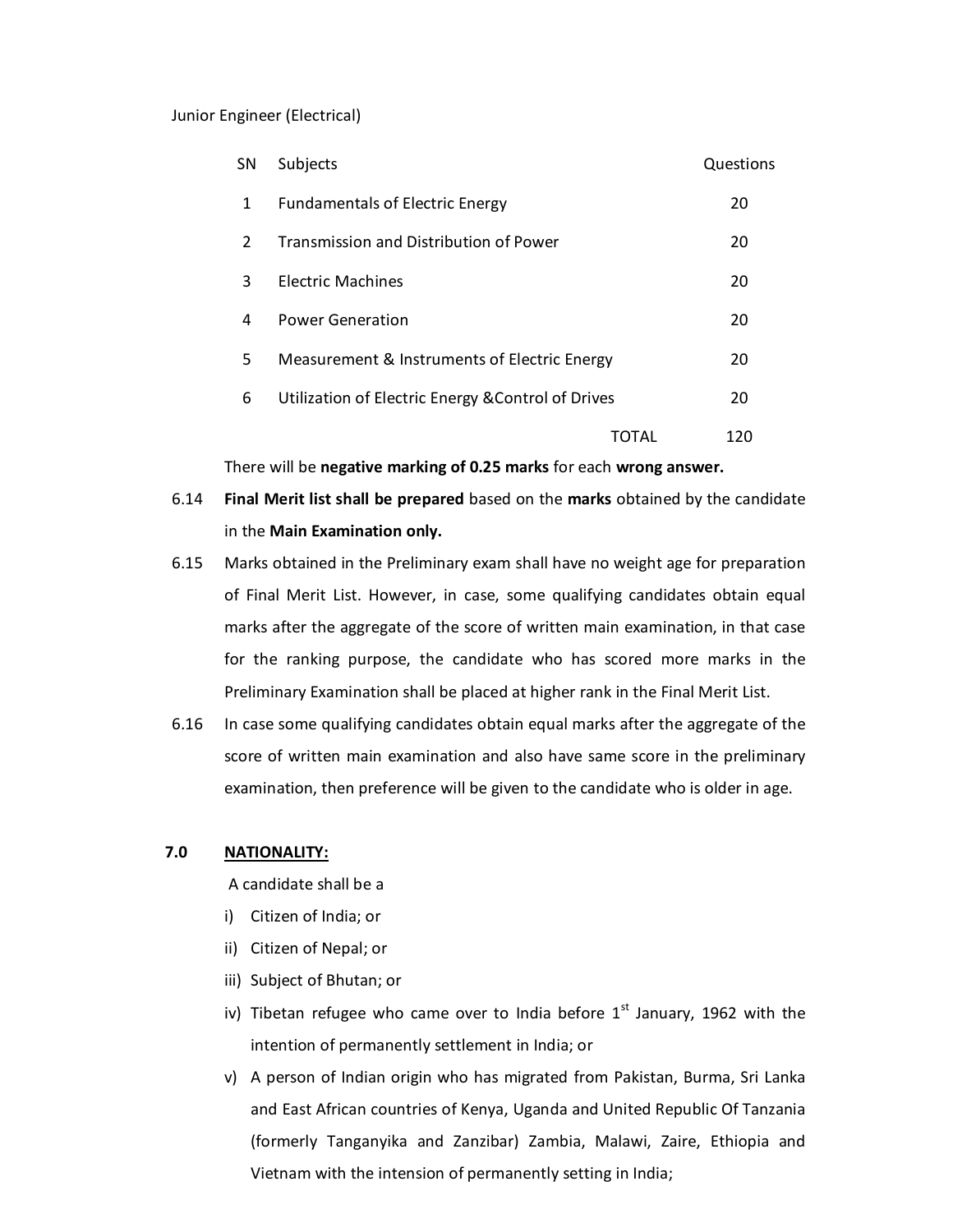Provided that a candidate belonging to categories (ii), (iii), (iv) and (v) shall be a person in whose favour a certificate of eligibility has been issued by the Government of Punjab in the Department of Home Affairs and Justice.

## **8.0 APPLICATION AND EXAMINATION FEE:**

8.1 Candidates are required to pay the application and examination fee as per detail below:

| Name of Category                                                                   | Fee                                          |
|------------------------------------------------------------------------------------|----------------------------------------------|
| Scheduled Castes/ Scheduled Tribes of all States and<br>Backward Classes of Punjab | Rs.800/-                                     |
| Ex-Servicemen of Punjab                                                            | Rs.800/-                                     |
| All Others Categories (including Lineal Descendent of<br>Ex-servicemen, Punjab)    | Rs.1250/-                                    |
| Physically Handicapped, Punjab                                                     | Half of the fee for<br>category they belong. |

8.2 The application and examination fee is **non-refundable**

# **9.0 SUBMISSION OF APPLICATION FORMS**:

- 9.1 Candidates are advised to go through the Instructions carefully before filling up Online Application Form. Request of change/correction in any particular in the application Form shall not be entertained under any circumstance. The Department shall not be responsible for any consequence arising out of incorrect filling up of Application Form.
- 9.2 Each Candidate shall fill only one Online Application Form. An attempt by any candidate to fill more than one Online Application Form may result in rejection of all such applications.
- 9.3 Candidate shall have to apply in one category only. An attempt by any candidate to fill more than one category may result in rejection of all such applications.
- 9.4 Each Candidate shall fill particulars like name of the candidate, father's name and date of birth etc. as are given in the matriculation or equivalent certificate.
- 9.5 Any person trying to upload pseudo application or illegal photographs or any other such material would be proceeded against as per law. IP address of the computer system accessing the Online Application Form shall be noted for security purposes.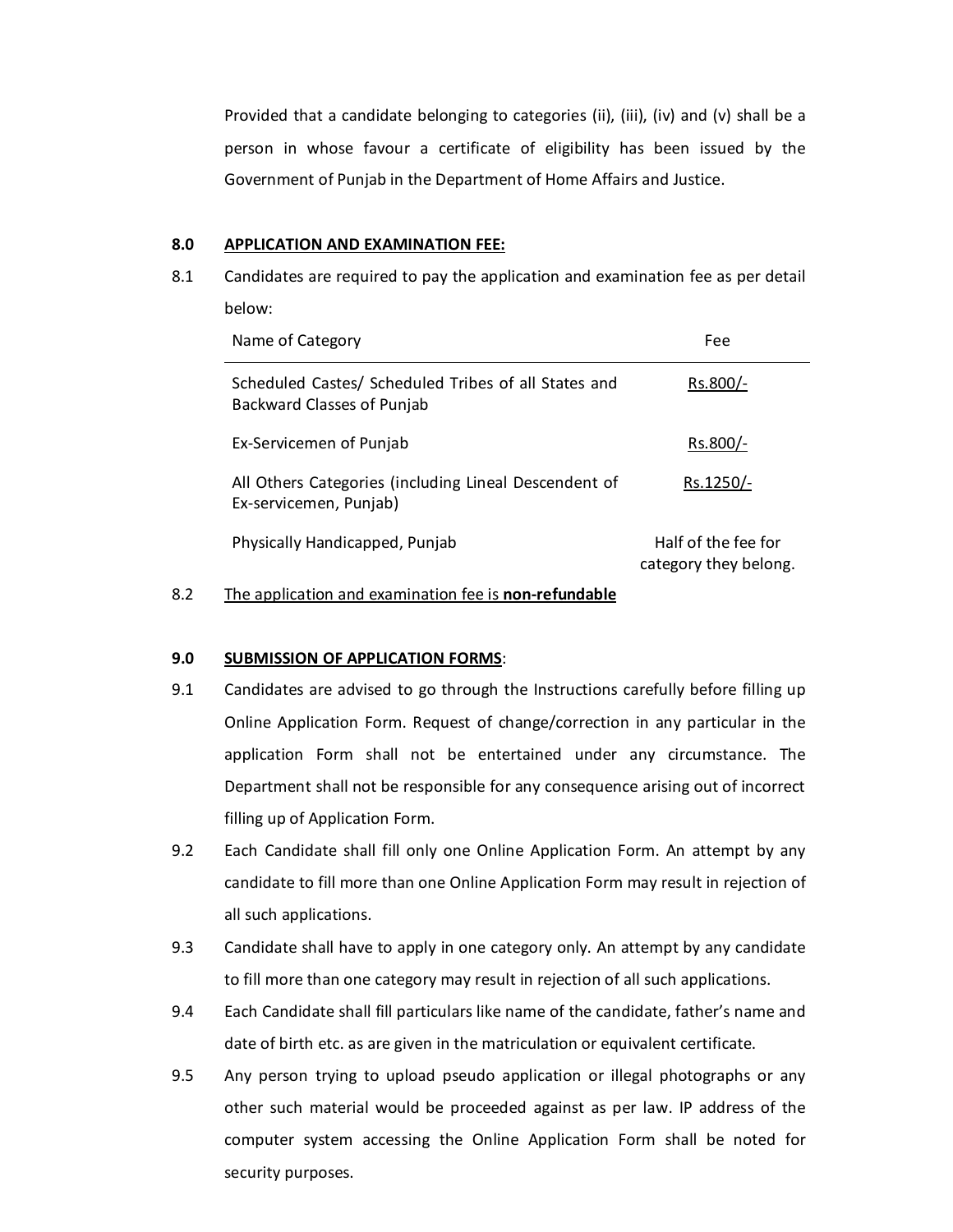- 9.6 Candidates are advised in their own interest to apply using Online Application Form much before the closing date and not to wait till the last date to avoid congestion on web server on account of heavy load on Internet/Website. No request on this ground shall be entertained for extension in last date of application.
- 9.7 The candidates can ONLY apply by filling Online Application Form, a link of which is available on the website of the Department of Rural Development & Panchayats, Punjab http://www.pbrdp.gov.in. No other mean/mode [of application \(th](http://www.pbrdp.gov.in/)rough post, email, fax, deposit of Curriculum Vitae etc.) shall be accepted.
- 9.8 The candidate must have the following before attempting to fill Online Application Form:
- 9.8.1 A valid email account which has not been used for filling Online Application Form by any other Candidate applying for this Examination. In case, a candidate does not have a valid personal email ID, he/she should create his/her new email ID before applying online. Two or more Candidates CANNOT share the same email ID. All future correspondence with the Candidate will be made through the registered email ID.
- 9.8.2 **A mobile phone number**, which may be used to contact the Candidate. It is not necessary that the Candidate must have mobile connection in his/her name. The Candidate may register any mobile number for communication. More than one Candidate may register the same mobile however, information given on that mobile number shall be deemed to have been delivered to all such Candidates.
- 9.8.3 **Scanned copy of a recent passport size photograph** (jpg/jpeg format) as per specification given below:
	- a. Photograph must be a recent passport size colour photograph with light background.
	- b. While taking photograph please look straight at the camera with a relaxed face.
	- c. If you wear glasses make sure that there are no reflections and your eyes can be clearly seen.
	- d. Caps, hats and dark glasses are not acceptable. Religious headwear is allowed but it must not cover your face in a manner that it obscures the features.
	- e. Size of file (jpg/jpeg format) should not exceed 100 KB.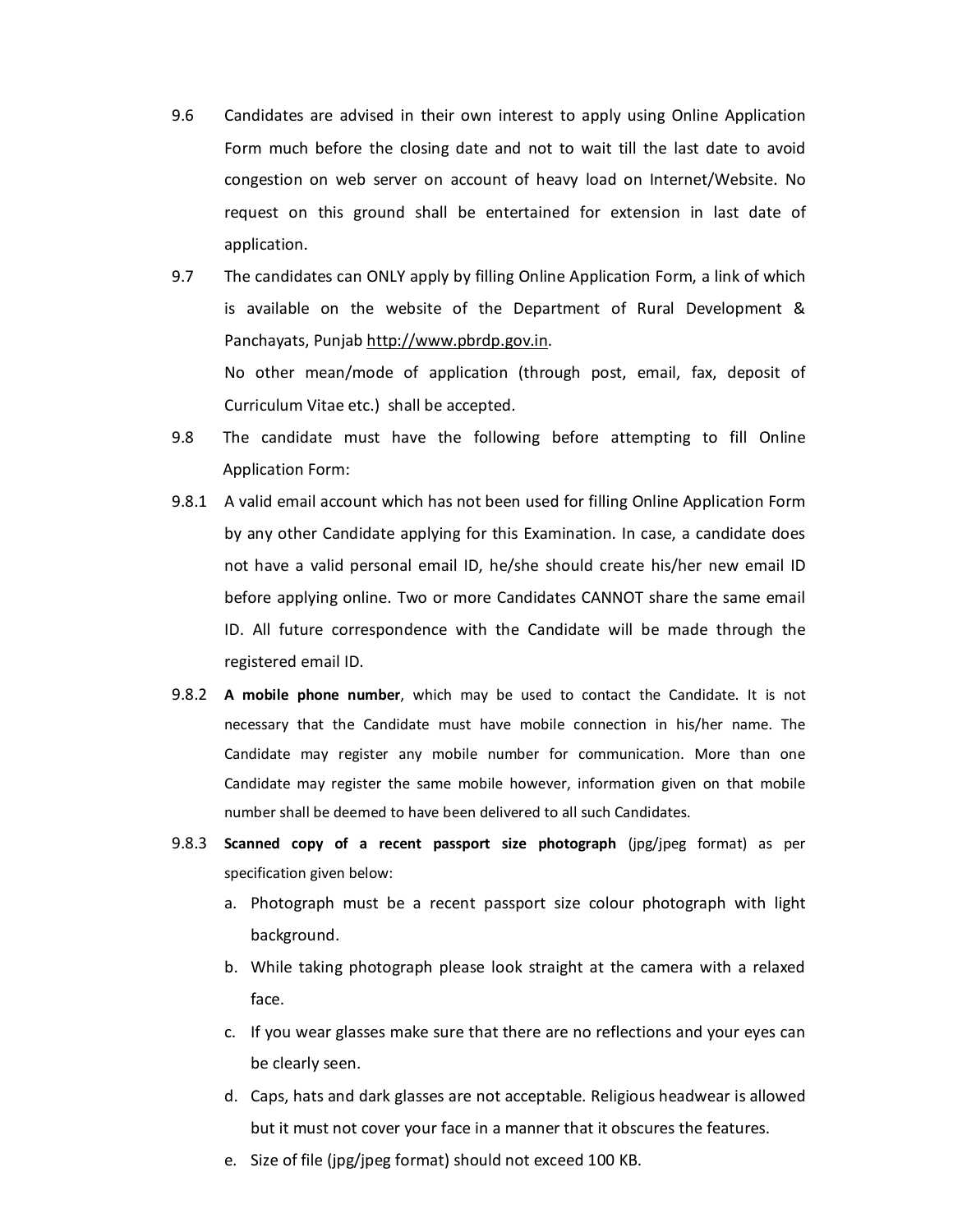- 9.8.4 **Scanned copy of the signature of the candidate** (jpg/jpeg format), as per specification given below:
	- a. The Candidate has to sign on white paper with black/blue ink pen.
	- b. The Candidate must sign clearly so that the scanned image is clear because the same shall be used for verification at the time of the examination. Candidates are warned against making someone else sign on their behalf as it would be viewed as an attempt to Impersonate, which may lead to rejection of the candidate's candidature and may result in legal action against such a candidate.
	- c. The scanned image of the candidate's signature will be used for comparison at all stages of examination and counselling. The candidate must maintain uniformity in the format of signatures affixed at various stages of selection process. The signature should be of the usual kind which the candidate uses for official purposes. Any attempt to modify or using confusing signature shall be taken as an effort on the part of the candidate to impersonate or of using some other ill intent. If at any stage scanned signature of the candidate does not match with the signature on any other document, where he/she is required to sign, then the candidature of the Candidate may be rejected without any further enquiry or opportunity being given to the Candidate.
	- d. Size of file (jpg/jpeg format) should not exceed 100 KB
- 9.9 Candidate must keep following details ready with them before clicking on the registration button for starting their online application process
	- a. Personal demographic details including Date of Birth and Nationality.
	- b. Mobile Number
	- c. Personal Email ID
	- d. Reservation category details
	- e. Diploma/Degree or equivalent qualification.
	- f. Soft Copies of Scanned Photograph and Signatures.
- 9.10 THE ONE LINE APPLICATION FORM REGISTRATION PROCESS
	- a. Go to the website http://www.pbrdp.gov.in and click on link 'RECRUITMENT OF JUNIOR ENGINEERS'. Further click the sub-link 'Online Application'. Clicking on this sub-link will open the Online Application form.
	- b. Carefully fill in these details one by one. The name of the candidate or his/her father/mother/husband etc. should be spelt correctly in the application as it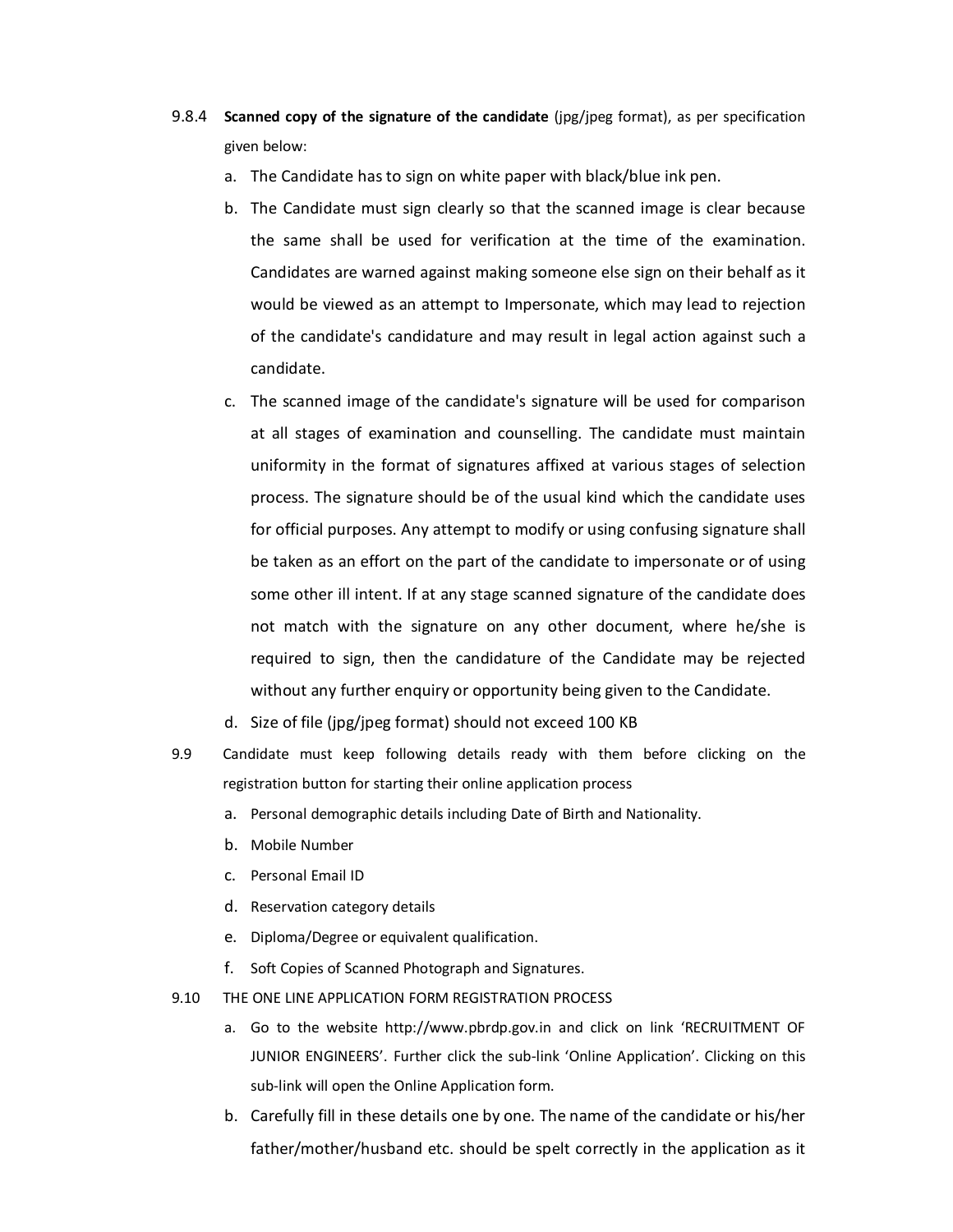appears in the certificates/mark sheets. Any change/alteration found may disqualify the candidature.

- c. Upload the scanned copies of photograph and signatures.
- d. Re-Check that all details are filled correctly.
- e. Go through each and every point under the Declaration Para.
- f. If the candidate fulfill all those conditions and criteria, then and only then click on 'I Agree' box. Any wrong information may cancel your candidature. Now it is ready to submit the Application form by clicking on the button Submit Form.
- g. Candidate should carefully fill the details in the Online Application Form and click on the "SUBMIT" button at the end of the Online Application Format. Before pressing the "SUBMIT" Button, candidates are advised to verify every detail filled in the application. Once the candidate clicks the button Submit Form, login ID and password would be generated.

Please note down the login ID and password and keep it safe as it would be required while logging into the recruitment portal. It will be required to download the Admit Card from this portal later on by logging through same login ID and password.

- 9.11 Click on the link 'BANK CHALLAN' and take a print out of the challan form.
- 9.12 Based on the category in which candidate intends to apply, the fees as mention in para 8.1 will have to be paid through the above generated challan form only.
- 9.13 Application and Examination fee MUST be submitted through any Branch of State Bank of Patiala only as department has nominated State Bank of Patiala for collection of Fee. Fee paid in any other bank or in any other format (Cheque, Postal Order, Demand Draft etc.) will not be accepted.
- 9.14 After depositing the fee, the candidate will get two leaflets (Candidate's copy and Department's Copy) out of three leaflets. Bank copy will be kept by the bank where fees have been deposited.
- 9.15 Candidate shall have to take TWO print outs (THREE in case of Regular Government Employees) of the Online Application Form. Affix the same passport size photograph (which was uploaded with the online form) on it and keep it safe with you. DO NOT SEND IT TO THE DEPARTMENT.
- 9.16 Regular Government Employees must send Hard Copy (Downloaded from website) of his/her application, along with all relevant documents, to the Director, Rural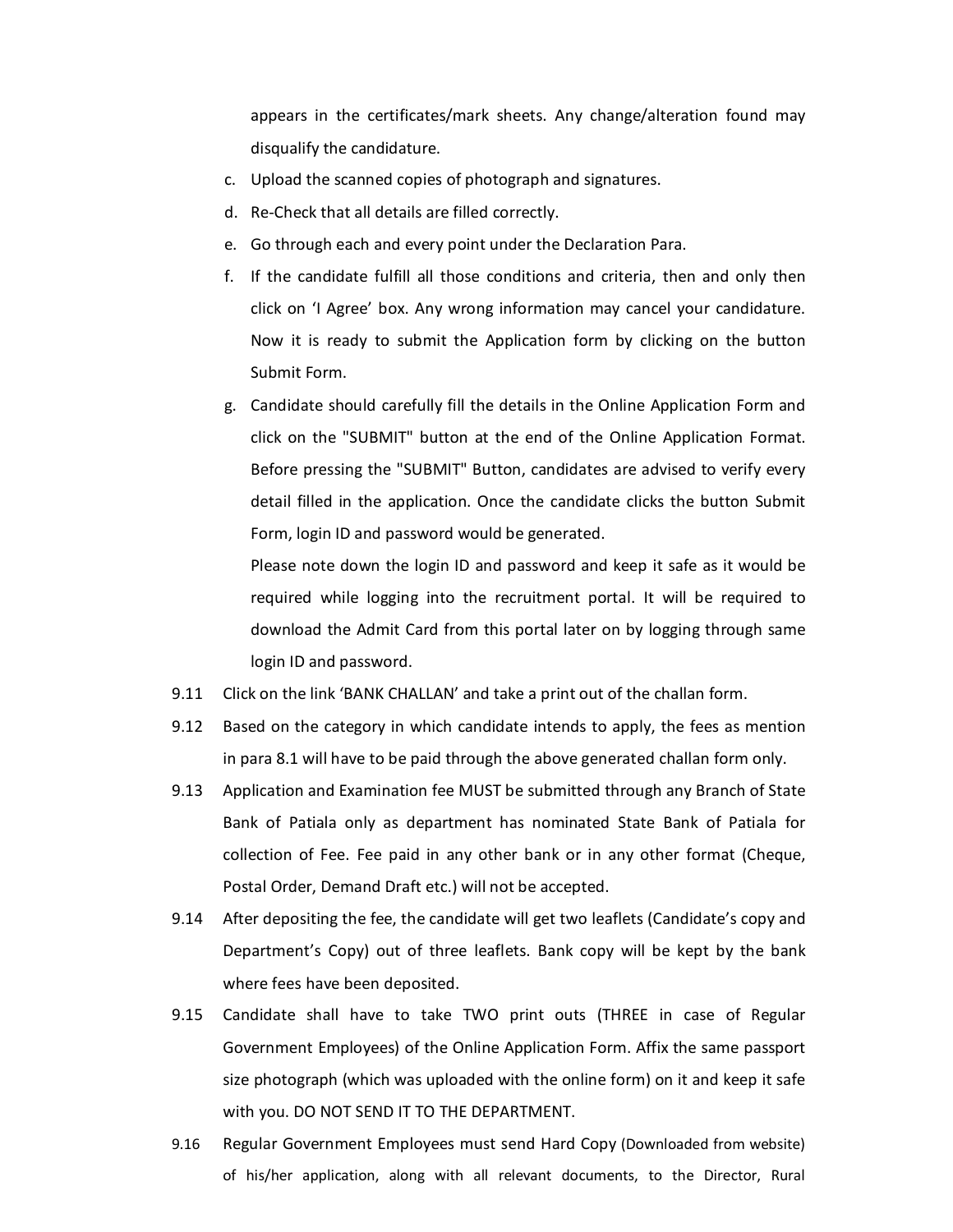Development and Panchayats, Punjab, Vikas Bhawan, Sector 62, S.A.S.Nagar, Mohali through proper channel so as to reach within **One month** from the last date of Deposit of Fee.

- 9.17 The list of self attested certificates that shall be submitted by candidates along with the print out of Online Application Form during counseling along with the original copies of the following:-
	- 1) Proof of Date of Birth: Certificate of Matriculation/Higher Secondary.
	- 2) Proof of having passed Punjabi Language.
	- 3) Relevant Educational Certificate and DMC Certificate.
	- 4) Reserved Category Certificate issued by the Competent Authority. (If Applicable)
	- 5) If ESM, certificates/documents mentioning the following:
		- i) Date of Enrolment.
		- ii) Date of Release/Discharge.
		- iii) Reason of Release/ Discharge.
	- 6) Certificate as proof of age relaxation claim. ( If Applicable)
	- 7) Certificate as proof of fee concession. (If Applicable)
	- 8) Proof of being Government Employee.
	- 9) Copy of Bank Challan.
- 9.18 For downloading of Admit Card, candidate has to login to the recruitment portal of the department website www.pbrdp.gov.in. Candidate has to click the LOGIN button and has to login with his/her [login ID and p](http://www.pbrdp.gov.in/)assword to download the Admit Card. Intimation about when to download the Admit Card will be published on the website or may be sent to the candidate through their registered email.
- 9.19 Candidate shall have to paste his/her photograph on E-Admit card. The photograph must be same as uploaded by the candidate in his/her online application. In case of nonmatching of photograph with the uploaded photograph, candidate will not be allowed to enter the examination centre and no request in this regard will be entertained under any circumstances.

## **10.0 CONDITIONS WHICH MAY RENDER A CANDIDATE INELIGIBLE:**

The following conditions, among others, may render the candidates ineligible:

- a. Insufficient fee;
- b. Application fee deposited by means other than a Bank Challan through any branch of State Bank of Patiala;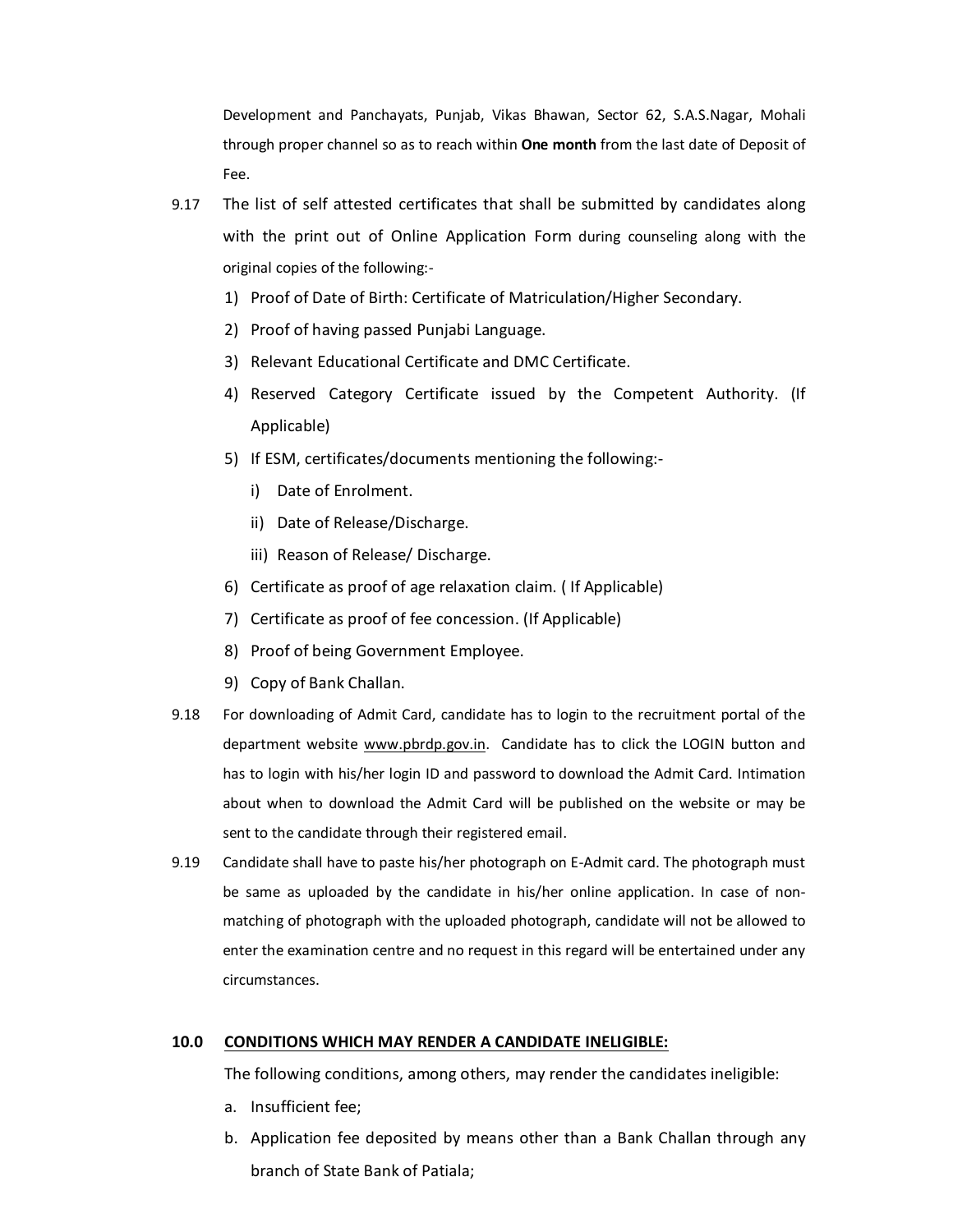- c. Submission of form by any other mean than ONLINE
- d. Wrong/incomplete information given in the application form;
- e. Candidates debarred by the any university/department/State Board of Technical Education/or from other board etc.
- f. Non-fulfillment of any of the eligibility conditions, including those of age and educational qualification.

### **11.0 RESERVATION BENEFITS:**

- 11.1 Only Scheduled Castes (SC), Backward Classes (BC), Ex-Servicemen (ESM)/ LDESM, Physically Handicapped (PH), Freedom Fighter (FF) & Sports Persons **of Punjab** domicile are eligible for the benefit of reservation.
- 11.2 SC/ST Candidates belonging to **other States** are required to fill their Post Category as **General Category**. They are entitled only to fee concession but not entitled to avail reservation/age relaxation.
- 11.3 Ex-servicemen/Lineal Descendent of Ex-Servicemen (LDESM) who have domicile of Punjab is eligible for reservation under the Ex-Servicemen category. LDESM shall be considered against the vacancies for Ex-servicemen ONLY IF, no Exservicemen are available. **In case sufficient numbers of Ex-servicemen are available, then LDESM shall be treated as General category.**
- 11.4 A candidate should **indicate** the specific category for which he/she wants to be considered and **category once opted cannot be changed under any circumstances.**

# **12.0 DEFINITION OF CATEGORIES**

Candidates should select their categories carefully, because candidates belonging to categories other than General category are entitled to fee concession/exemption, age relaxation and job reservation. The category once selected by a candidate will not be changed under any circumstances. Candidates shall submit certificates issued by the Competent Authority in support of their claim to a particular category.

# 12.1 **Categories**

- a. General Category
- b. ESM, (General) Punjab
- c. LDESM, (General) Punjab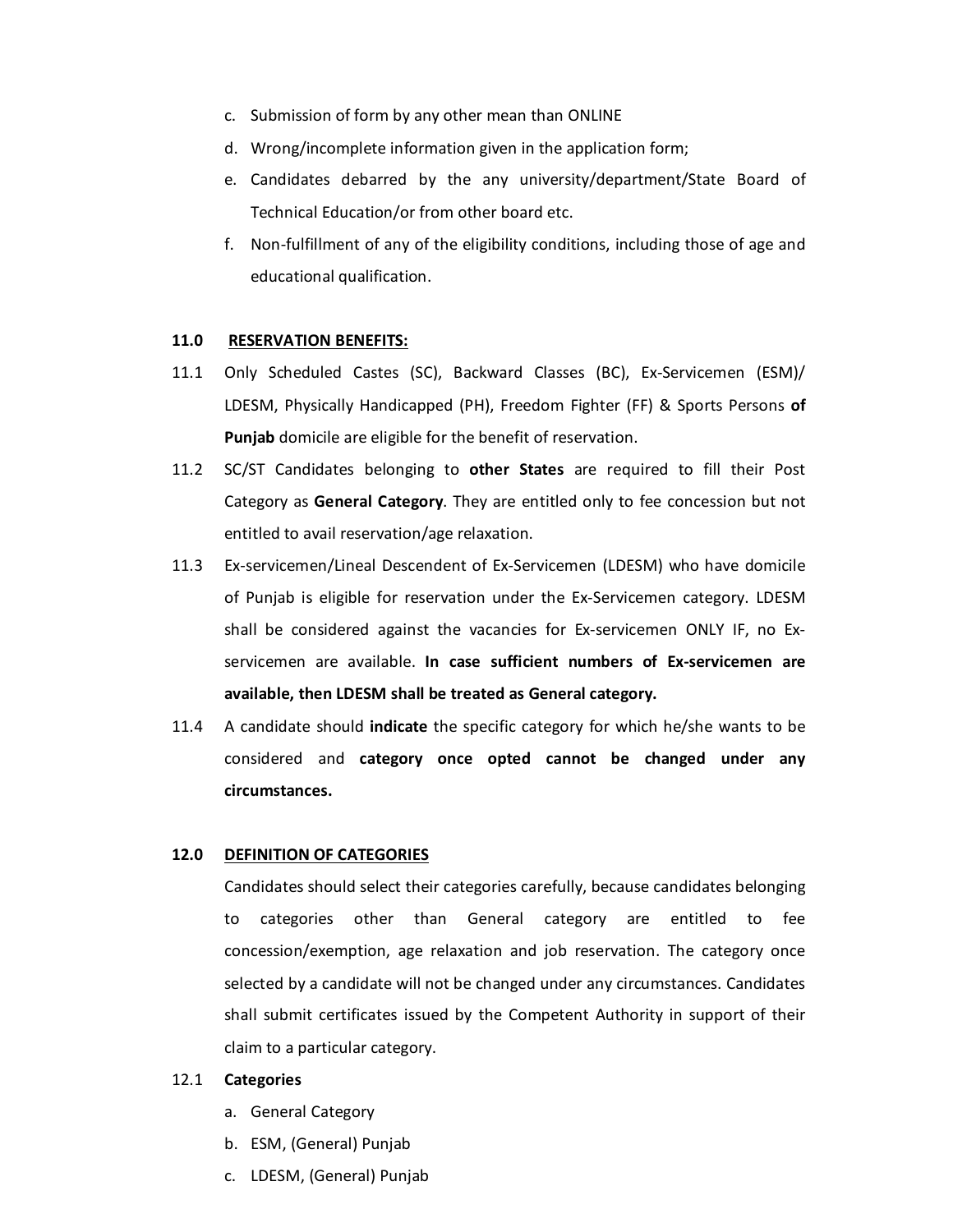- d. Freedom Fighter, Punjab
- e. Sports Person, Punjab
- f. Physically Handicapped (General), Punjab:
	- A : Visually Impaired
	- B : Hearing Impaired
	- C : Orthopedically Disabled
- g. SC Others, Punjab
- h. SC ESM, Punjab
- i. SC LDESM, Punjab
- j. SC (Sports Person), Punjab
- k. Balmiki/Mazhbi Sikh, Punjab
- l. Balmiki/Mazhbi Sikh ESM, Punjab
- m. Balmiki/Mazhbi Sikh LDESM, Punjab
- n. Balmiki/Mazhbi Sikh Sports Person, Punjab
- o. BC Punjab
- p. BC (ESM) Punjab
- q. BC (LDESM) Punjab

# 12.2 **Age Relaxation (If to be claimed)**

### **Category Name**

- a. State Government/Central Government Employees
- b. SC, Punjab only
- c. Balmiki/Mazhbi Sikh, Punjab only
- d. Widows & certain other categories of women of Punjab.
- e. BC, Punjab Only
- f. ESM, Punjab Only
- g. Physically Handicapped, Punjab Only
- h. SC, Punjab Only + State /Central Government Employee.
- i. SC, Punjab Only + ESM, Punjab.
- j. SC, Punjab Only + Physically Handicapped, Punjab.
- k. Balmiki/Mazhbi Sikh, Punjab Only + State /Central Government Employee.
- l. Balmiki/Mazhbi Sikh, Punjab Only + ESM, Punjab
- m. Balmiki/Mazhbi Sikh, Punjab Only + Physically Handicapped, Punjab.
- n. BC, Punjab + State /Central Government Employee.
- o. BC, Punjab + ESM, Punjab.
- p. BC, Punjab + Physically Handicapped, Punjab.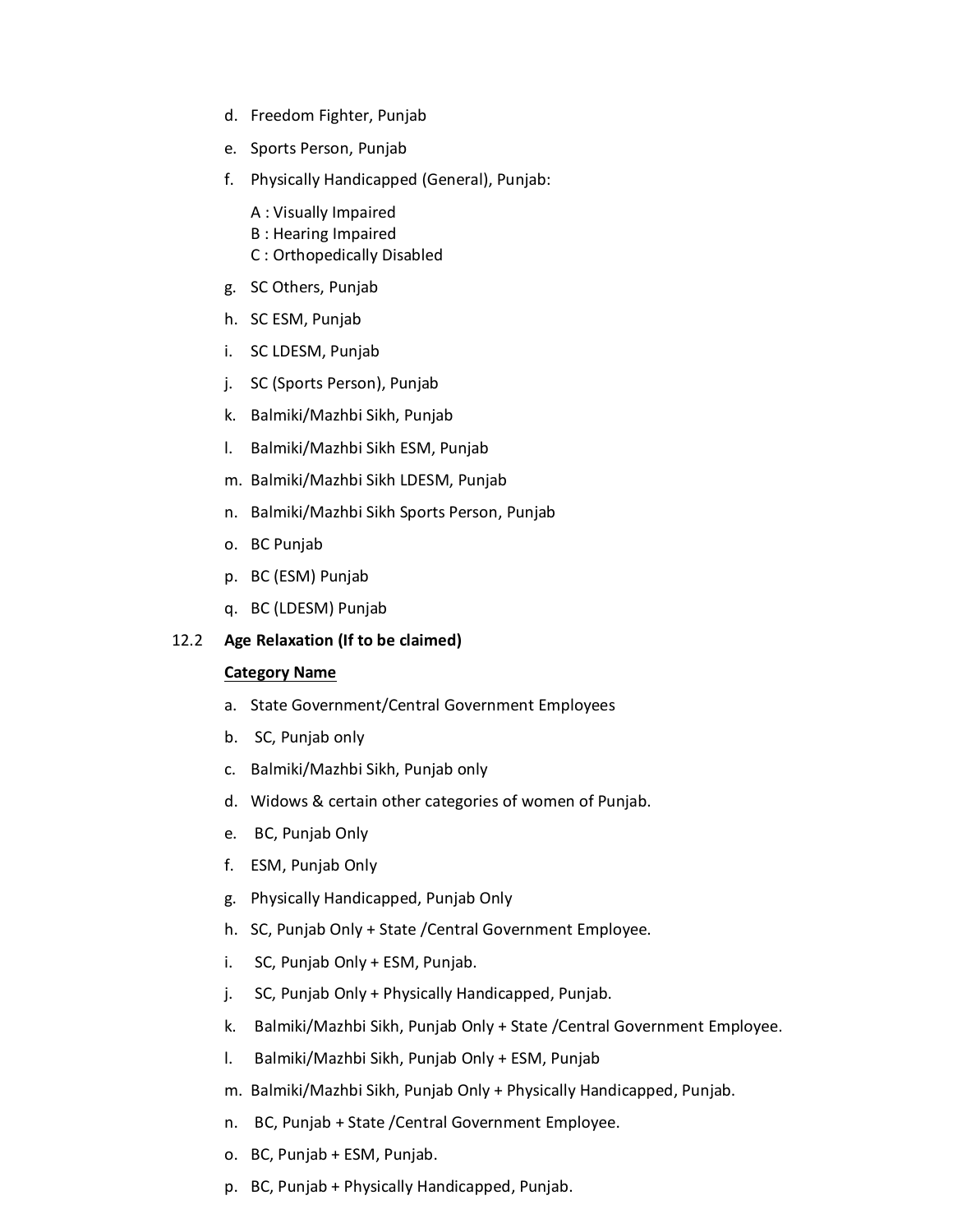## **12.3 Backward Classes (Punjab)**

- 1. The candidates desiring to be considered for the Backward Classes category are required to submit a certificate as per Punjab Government letter No.1/41/93.RCI/459 dated 17/1/1994, No. 1/41/93RC-1/1597, dated 17-8- 2005, No.1/41/93 RCI/209, dated 24.2.2009 and No.1/41/93 RCI/609 dated 24.10.2013 in the Section of prescribed proforma.
- 2. The BC Certificate in proforma other than the prescribed proforma will not be accepted. The candidates belonging to Backward Classes are required to attach a declaration along with Backward Class certificate that no change occurred in their status and they do not fall in the section of creamy-layer as per Government letter No. 10/9/2009-RCI/62 Dated 08/1/2010.
- 3. The Competent Authorities to issue the necessary certificate are:
	- a. Deputy Commissioner
	- b. Additional Deputy Commissioner
	- c. Sub-Divisional Magistrate
	- d. Executive Magistrate (PCS Officers only)
	- e. Tehsildar

# **12.4 Son/Daughter/Grand Son/Grand Daughter Of Freedom Fighters (Punjab)**

- 1. Candidates claiming to be son/grandson/daughter/granddaughter of Freedom Fighters are required to submit a certificate issued by the competent authority (i.e. Deputy Commissioner of the district concerned) as per Punjab Government Instructions No.9 (13) 3P-II-84/5822 dated 4/4/1985, No.1(135)-8P-II/7/310/20, dated 19.6.91 and No. 4-13-8 P-11-97/10112 dated 22/8/1997.
- **2.** Only those Freedom Fighters and their son/daughter/grand-son/granddaughter are eligible for consideration for reservation under this category who:
	- a. belong to the State of Punjab; and
	- b. have either been granted a Freedom Fighter pension by the Punjab Government or have been awarded Tamra Patra by the Government of India; or
	- c. are otherwise eligible for the grant of Freedom Fighter pension and Tamra Patra but for any reason whatsoever did not apply for Freedom Fighter pension and Tamra Patra but can obtain Freedom Fighter/ son/daughter/grand-son/grand-daughter of Freedom Fighter certificate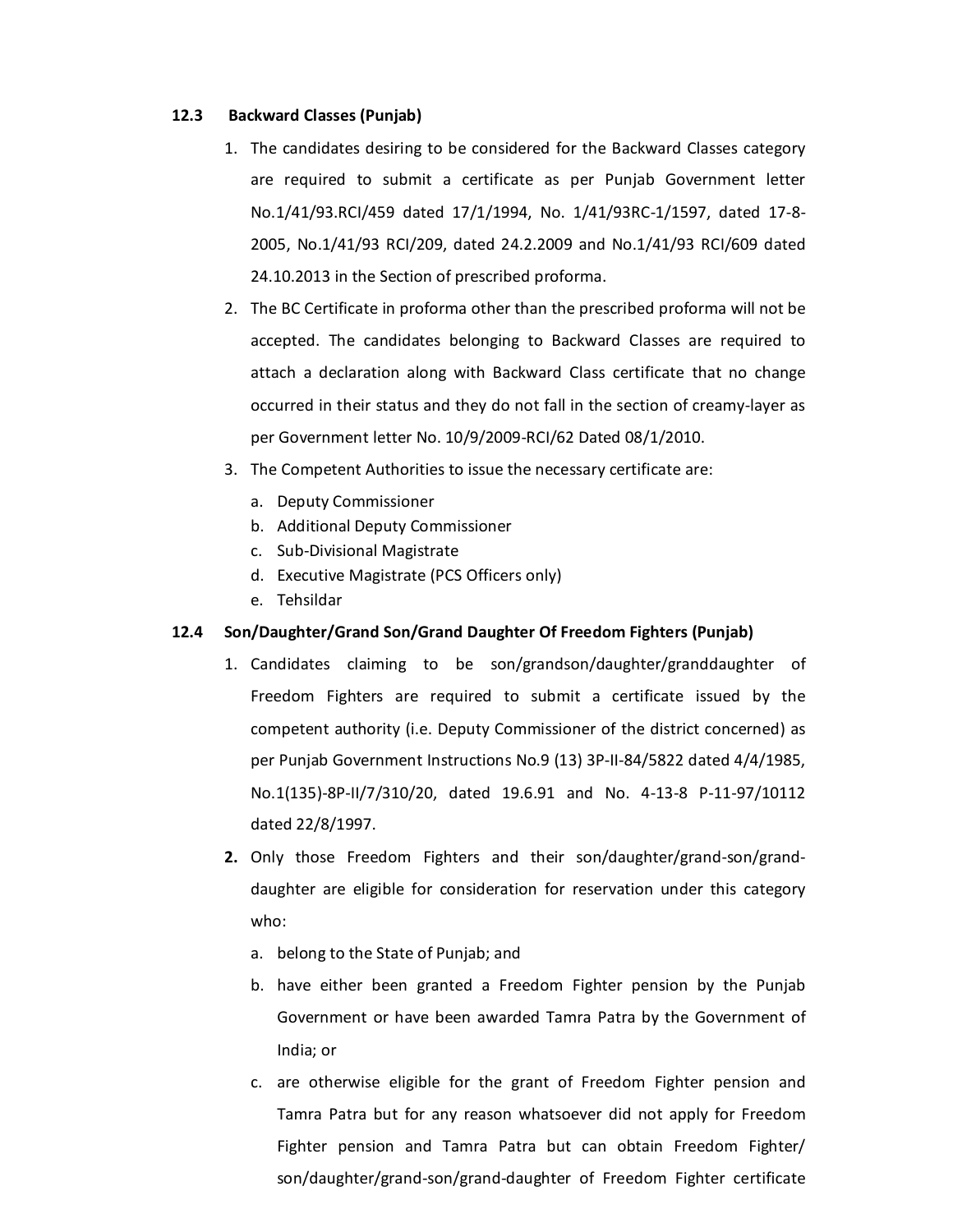from the General Administration (Political wing) of the Punjab Government.

#### **12.5 Ex-Servicemen (Punjab)**

- 1. "Ex-serviceman" means a person who has served in any rank, whether as a combatant or a non combatant, in the Naval, Military and Air Force of the Union of India (here-in-after referred to as the Armed forces of the Union of India), and who has:
	- a. retired or released from such service at his or her own request after earning his or her pension; or
	- b. been released from such service on medical grounds attributable to military service or circumstances beyond his control and awarded medical or other disability pension; or
	- c. been released otherwise than on his own request from such service as a result of reduction in establishment; or
	- d. been released from such service after completing the specific period of engagement otherwise than at his own request or by way of dismissal or discharge on account of misconduct or inefficiency and has been given a gratuity;
- 2. "but does not include a person who has served in the Defence Security Corps, the General Reserve Engineering Force, the Lok Sahayak Sena and the Para Military Forces, but includes personnel of the Lok Sahayak Sena of the following categories namely:
	- a. Pension holders for continuous embodied service
	- b. Persons with disability attributable to military service; and
	- c. Gallantry award winners
- 3. Ex-servicemen should be of Punjab domicile and they should submit a Punjab Resident Certificate from the competent authority, failing which would result in cancellation of their candidature.

**Explanation:** The persons serving in the Armed Forces of the Union, who on retirement from service would come under the category of "Ex-servicemen", may be permitted to apply for reemployment one year before the completion of specified terms of engagement and avail themselves of all concessions available to Ex-servicemen but shall not be permitted to leave the uniform until they complete the specified terms of engagement in the Armed Forces of the Union.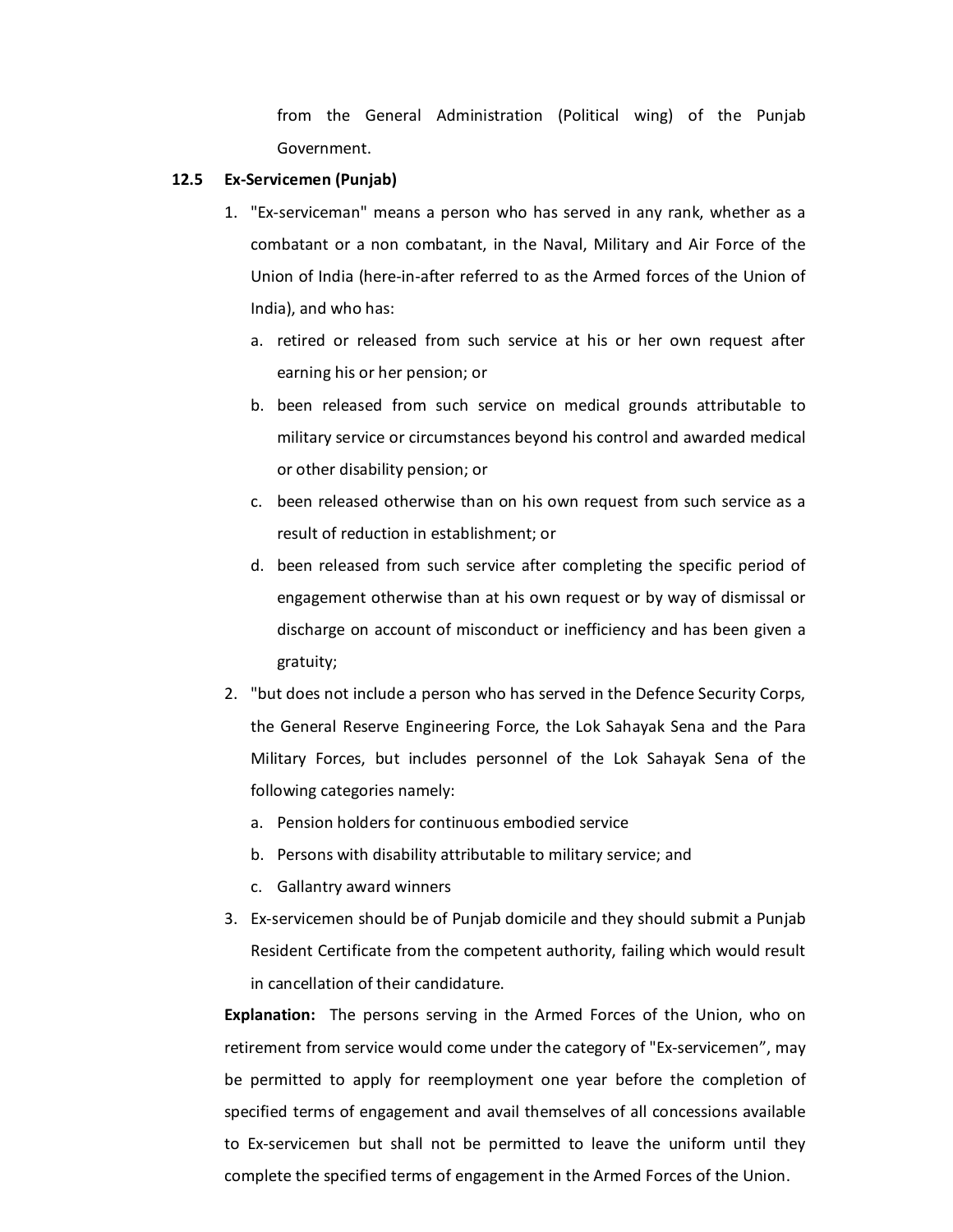### **12.6 Lineal Descendent Of Ex-Servicemen (Punjab**)

- 1. Where an Ex-serviceman is not available for recruitment against a reserved category, such a vacancy shall be reserved to be filled in by recruitment of either the wife or one descendent child of an Ex-serviceman.
- 2. As per Punjab Government notification No.GSR9/Const./Art 309, 234 and 318/Amd (5)/2003 dated 06/11/2002 and letter No. 1/28/92-3ET/2805 dated 14/05/2003;
	- a. "Lineal Descendent" means sons/daughters (married/un-married/ widowed legally divorced) of the re-employed/ unemployed Ex-Serviceman.
	- b. "Wife" shall include the widow of an Ex-serviceman, provided she has not remarried up to the date of the issue of the appointment letter."
	- c. In any case, including the case where the Ex-Serviceman has died, his sons/daughters shall be treated as "Lineal descendent" only if a certificate to this effect has been issued by the authority appointed by the Government

### **12.7 Sports Person (Punjab)**

A candidate can claim reservation under the Sports Person category only if:

- 1. He/She belongs to State of Punjab; and
	- a. He/She has won National Championship in team or individual events while representing the State of Punjab in such sports events as have been conducted by such respective National Federations as are affiliated to the Indian Olympic Association ; or
	- b. He/She has won National Championship in team or individual events which are organized by the Indian Olympic Association; or
	- c. He/She has won first, second or third position in team or individual events and/or he has won Gold or Silver or Bronze Medal, at International Sports meets, conducted by International Federations affiliated to the International Olympic Committee or by the International Olympic Committee itself.
- 2. If candidate belongs to Sports Person, Punjab Category, an attested copy of Gradation Certificate strictly in accordance with the Punjab Sportsman Rules, 1988 issued by the competent authority should be attached with the application form.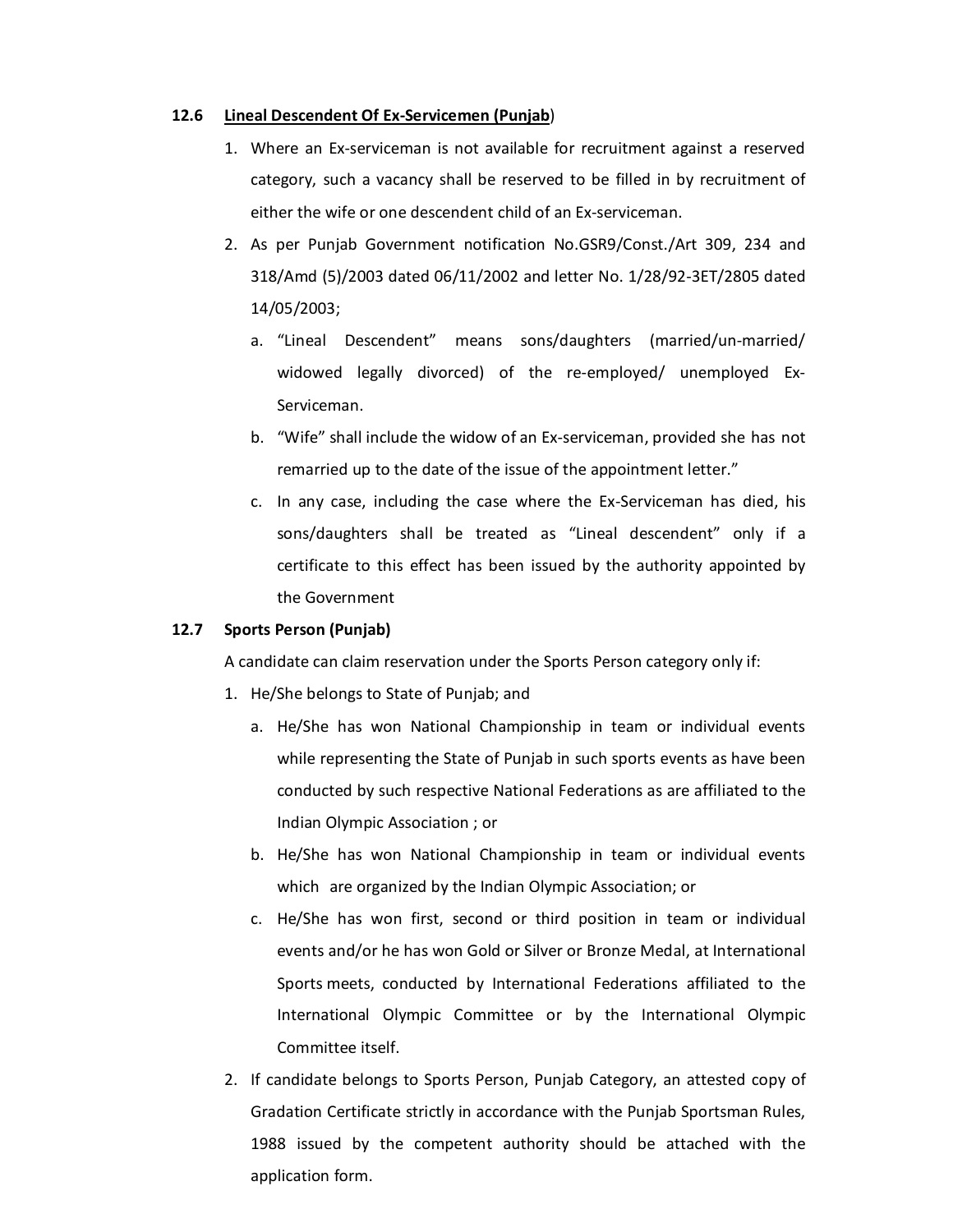- 3. Director Sports, Punjab is the competent authority to issue Sports Gradation Certificate and any other Sports Certificate issued by any other authority will not be accepted a valid Certificate for claim of reservation under the Sports Person, Punjab Category.
- 4. Applicants claiming reservation under Sports Person, Punjab Category must submit Punjab Resident Certificate from the competent authority, failing which would result in cancellation of their candidature.

## **12.8 Scheduled Caste, (Punjab)/ Scheduled Tribes**

The competent authorities for issuing Scheduled Castes/Scheduled Tribes certificates are:

- 1. District Magistrate/Additional District Magistrate/ Collector/Deputy Commissioner/ Additional Deputy Commissioner/ Deputy Collector/ Ist Class Stipendiary Magistrate/ City Magistrate/ Sub Divisional Magistrate/ Taluka Magistrate/ Executive Magistrate/Extra Assistant Commissioner (Not below the rank of Ist Class Stipendiary Magistrate);
- 2. Chief Presidency Magistrate/Additional Chief Presidency Magistrate/ Presidency Magistrate;
- 3. Revenue Officer not below the rank of Tehsildar;
- 4. Sub Divisional Officer (C) of the area where the candidate and or his family formally resides;
- 5. Administrator/Secretary to Administrator/Development Officer Lakshadweep Islands;
- 6. As per para-3 of Punjab Government Instructions No. 1/8/2007-RC-1/815, dated 10th July, 2008, Head of Department or Head of Offices are competent to issue Scheduled Castes Certificates to those applicants whose parents are serving or residing in Chandigarh/Mohali on the basis of their parent's service record.

# **12.9 Widows and Certain Other Categories of Women**

The definitions as per Government Instructions issued vide letter No. 1/50/83- 5PP(1368)/3454 dated 23-4-84 as amended from time to time the widows and certain other categories of women for reservation in employment is as under:

- 1. Widows;
- 2. Women who are legally separated from their husbands or have been divorced;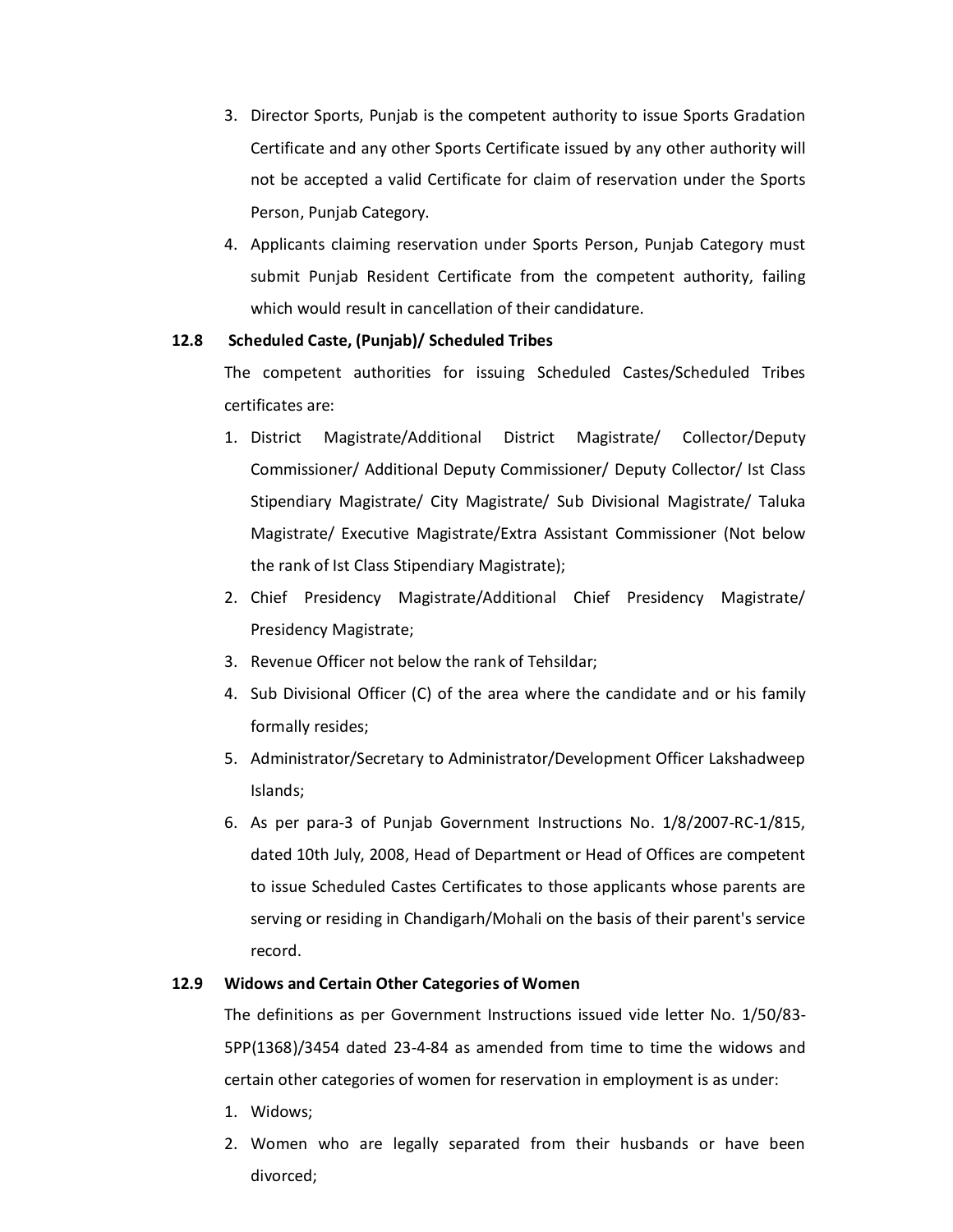- 3. Women whose husbands have been ordered by Civil or Criminal Courts to pay maintenance to them;
- 4. Women whose husbands have remarried; and
- 5. Wives of serving military personnel or those who are disabled while in military service.

## **12.10 Physically Handicapped (Punjab**)

The definitions as per Government Instructions issued vide letter No. 10/26/95/5-SS/1252; dated 2-5-97 of the handicapped for purposes of reservation in employment is as under:

## **A) The Blind** :

The blind are those who suffer from either of the following conditions: -

- a. Total absence of sight.
- b. Visual acuity not exceeding 6/60 or 20/200 (Snellen) in the better eye with correcting lenses.
- c. Limitation of the field of vision subtending an angle of 20 degrees or worse.

### **B) The Deaf:**

The deaf are those in whom the sense of hearing is non-functional for ordinary purposes of life. They do not hear; understand sounds at all events with amplified speech. The cases included in this category will be those having hearing loss more than 60 decibels in the better ear (profound impairment) in the conversational range of frequencies.

### **C) Orthopedically Handicapped** :

The orthopedically handicapped are those who have a physical defect or deformity not less than 40 % which causes an interference with the normal functioning of the bones. Competent authorities to issue such certificate as under:-

- a. Principal Medical Officer
- b. Chief Medical Officer
- c. Civil Surgeon
- d. Class-I Medical Officer of any Government Medical Institution

This certificate should be issued by the competent authorities of the concerned District or place of which the candidate is permanent resident.

Categories of Disabled suitable for this jobs are **One Arm, One Leg or Hearing Handicap Category** which is identified by the Government of India vide their notification no 16-15/2010-DD-III dated 29/07/2013 and was adopted by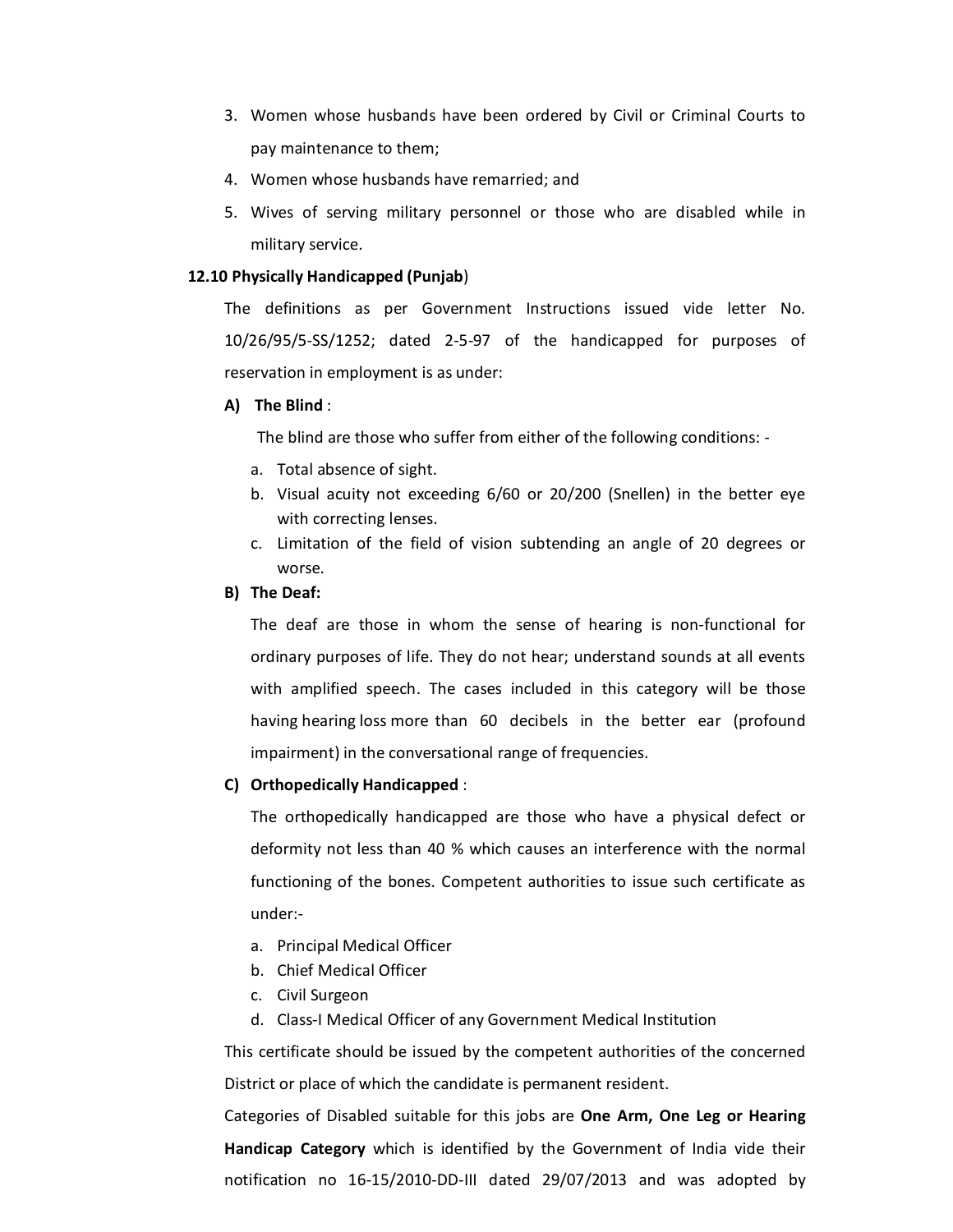Government of Punjab vide its letter no 3/39/2014-3Dis.Br./972-980 dated 10/07/2014 as only these categories of persons with disabilities have been found suitable for the nature of the post for which recruitment is being made. The incumbents shall be considered under this category with suitable aids and appliances.

#### **13.0 EXAMINATION CENTRE (s):**

The Examination Centres for Preliminary Examination would be at Amritsar, Chandigarh, Ferozpur, Ludhiana and Patiala. However the center for the Mains Examination would be at Chandigarh only. In case the numbers of registered candidates are large, the Examination Centres can be established in other main cities of Punjab. Once the Examination Centre is allotted, no request for any change in the examination centre shall be entertained. The registered candidate shall have to reach the examination centre at his/her own cost and no TA/DA shall be payable by the Department in this regard.

#### **14.0 EVALUATION PROCEDURE:**

- 14.1 Question Paper along with the Answer Key will be posted on the department's website, within one day after the examination, for calling objections, if any, from the candidates. Objections to the answers, if any, can be filed by the candidate by logging using login ID and password and clicking on "Objections" tab within three days after the display of answer key. The objections will be referred to experts and Key will be finalized.
- 14.2 This key will be used for preparation of final result.
- 14.3 The lists of selected candidates shall be uploaded through the Department website of category wise successful candidates, would be put on the website.

#### **15.0 IMPORTANT TENTATIVE DATES**

| Starting of online filling of application forms  | February 16, 2016     |
|--------------------------------------------------|-----------------------|
| Last date of filling of online application forms | March 14, 2016        |
| Last date of deposit of fees                     | March 17, 2016        |
| <b>Preliminary Examination</b>                   | To be intimated later |
| <b>Mains Examination</b>                         | To be intimated later |
|                                                  |                       |

The exact date of the examination would be intimated through our website. The applicants are requested to visit our website for any news in this regard.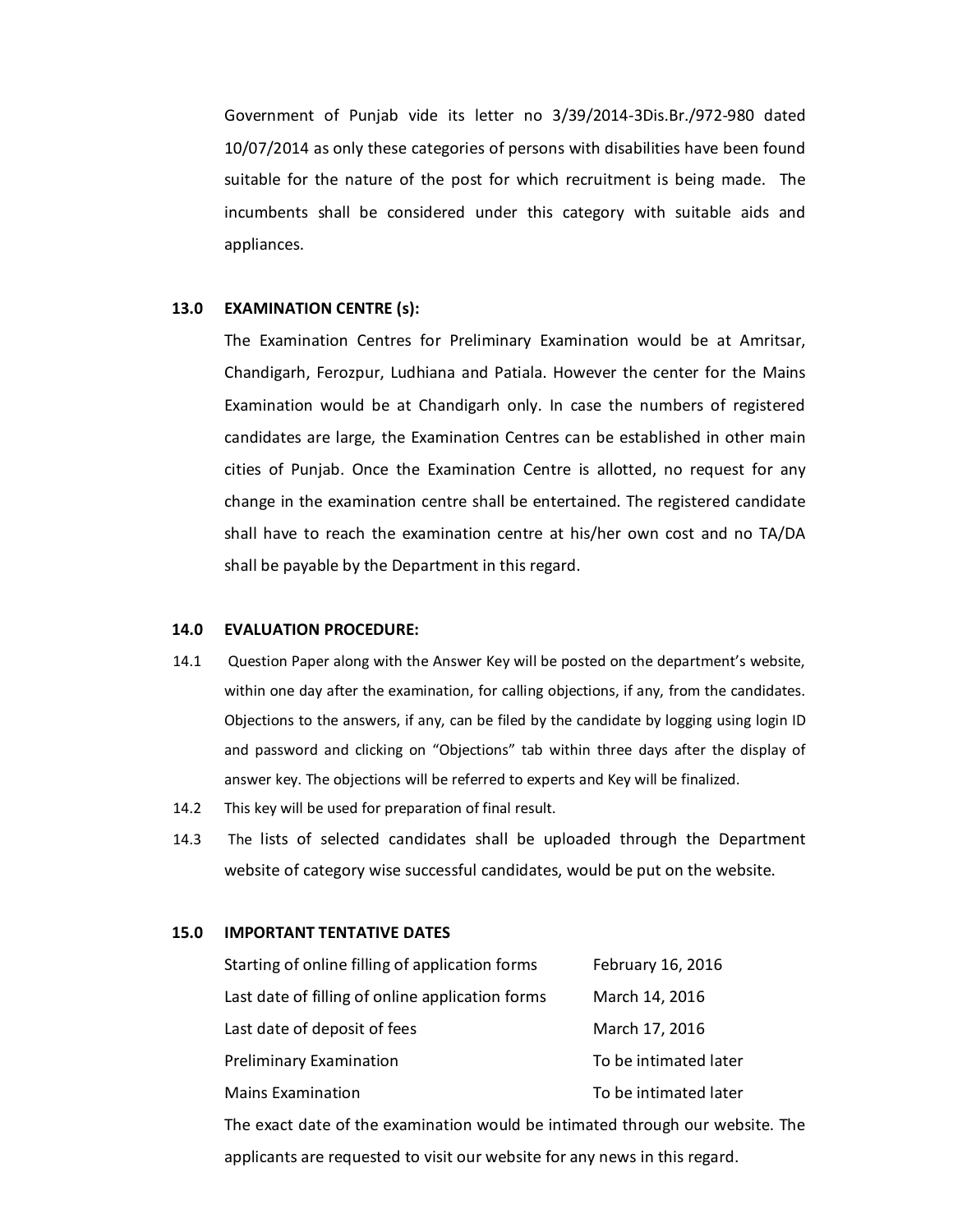#### **16.0 GENERAL INSTRUCTIONS:**

- 16.1 Applicants are advised to visit the website of Department and check their E-mail accounts (inbox as well as spam box) regularly for updates and important information. Unnecessary correspondence with Department should be avoided.
- 16.2 The place of exam and admit card will be available on website only.
- 16.3 The candidate must ensure to reach the allotted centre one hour before scheduled time.
- 16.4 The candidate should bring the Printed copy of admit card along with their identity proof in original i.e. either of Voter Card, Passport, Adhar Card, Pan Card or Driving Licence. No other identity document will be entertained.
- 16.5 Mere eligibility for written exam or passing of written exam shall not make candidate eligible for selection/appointment. The candidate called for counselling will not have any claim for the selection. Department reserves the right to change or cancel the selection process at any stage.
- 16.6 The candidate is not allowed to carry any electronic device/gadget, mobile phone, calculators, explosive material or sharp edge weapon or blade etc. in the examination hall.
- 16.7 During counselling the candidate must produce all the original certificates/documents regarding qualification/technical qualification and concerned category etc. along with attested photo copies.
- 16.8 The selection of a candidate will be provisional subjected to the verification of documents.
- 16.9 During counselling if any candidate fails to produce the original documents/certificates regarding qualification, category etc. he/she shall cease to have any right for selection and in that case the candidate next in the rank list shall be considered for selection. No claim whatsoever on this account shall be maintainable.
- 16.10 The candidate must possess the required qualification/reservation and other relevant certificates before the date of submission the online application. The application of the candidate will be rejected if the candidate does not fulfil the required qualification/reservation criteria before the last date of filing of online application.
- 16.11 **If any information/certificates/documents are found false at any stage, the registered candidate shall be liable for disqualification and prosecution in**